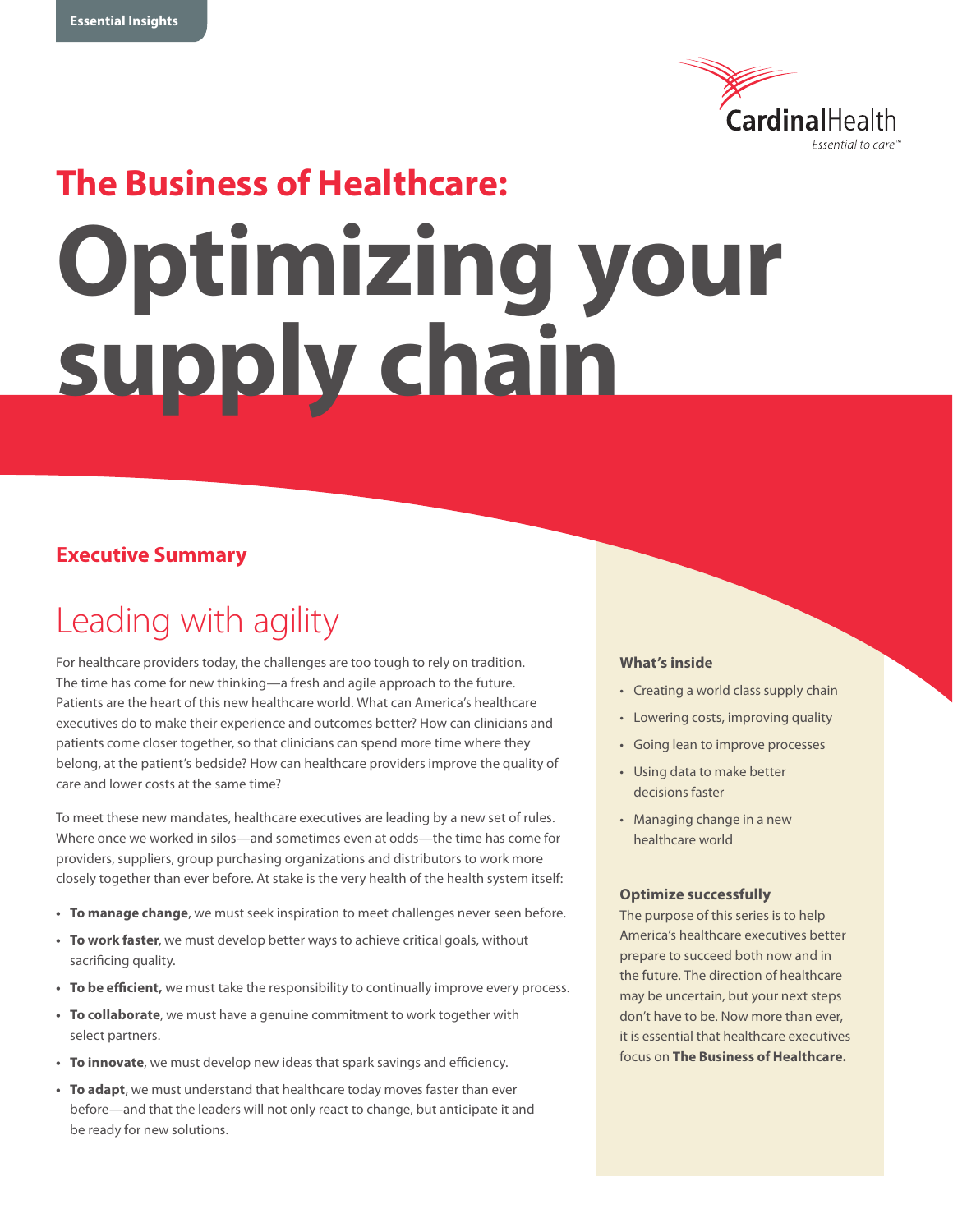## **Manage Change**

## The new world of healthcare

The major trend in healthcare today is to create a better patient experience at the best possible cost. In fact, CEOs everywhere are seeking to take costs out of their health systems, without impacting safety or quality. The hospital supply chain is gaining more momentum with healthcare executives than ever before as a significant source of cost savings. And for good reason:

#### *Supply costs (which include not only the product itself, but also the labor cost of handling it), represent about 25 – 35 percent of a typical hospital's total costs.*

*'Enabling Long Term Value Added Partnership in the Healthcare Industry,' Jorge Oliviera, June 2005.*

#### *Better supply cost management is the greatest source of new capital available to hospitals today.*

*'World Class Supply Chain Effectiveness,' Jonathan Byrnes, DBA, MIT, HFMA, August 2008.*

#### *5 – 15 percent savings in supply chain costs equates to a 1 – 3 percent improvement in operating margin.*

*'Enabling Long Term Value Added Partnership in the Healthcare Industry,' Jorge Oliviera, June 2005.*

In short, an optimized supply chain is essential for managing total costs in the new world of healthcare. But 'optimization' is often misunderstood: It's about more than simply driving down the price of medical-surgical products and pharmaceuticals. Today, there's only so much margin left in product costs. So where will all the supply chain savings come from?

Product savings isn't the answer alone, and the executives of many leading hospitals and health systems recognize this. That's why they seek vendors who can move beyond product cost benchmarking and into the *total cost* of care. But many other providers still focus on product costs alone. They may have granular goals for reducing product costs, but no goals for where the truly untapped savings are: in supply chain *processes.*

"Many providers are down into the weeds around product and miles away from process," according to Steve Inacker, President of Channel Management—Medical Segment for Cardinal Health. "For every dime of product savings, there's a dollar of process savings. Stop a process inefficiency and the savings are forever."

So how can providers move beyond legacy thinking from a product to a process focus? It starts with supply chain *intelligence.*

#### **Creating a world class supply chain:**

#### *The driving forces*

- Increasing supply chain costs
- Concern over clinician satisfaction
- The need for more efficiency
- Tighter control and visibility of product pipeline
- • Greater focus on quality patient care
- Borrowing best practices from other industries
- • Growing trend of vendor-managed inventory

## The path to improving care

When everyone focuses on improving the four critical components of the value stream—safety, quality, delivery and cost—providers can deliver better patient outcomes.

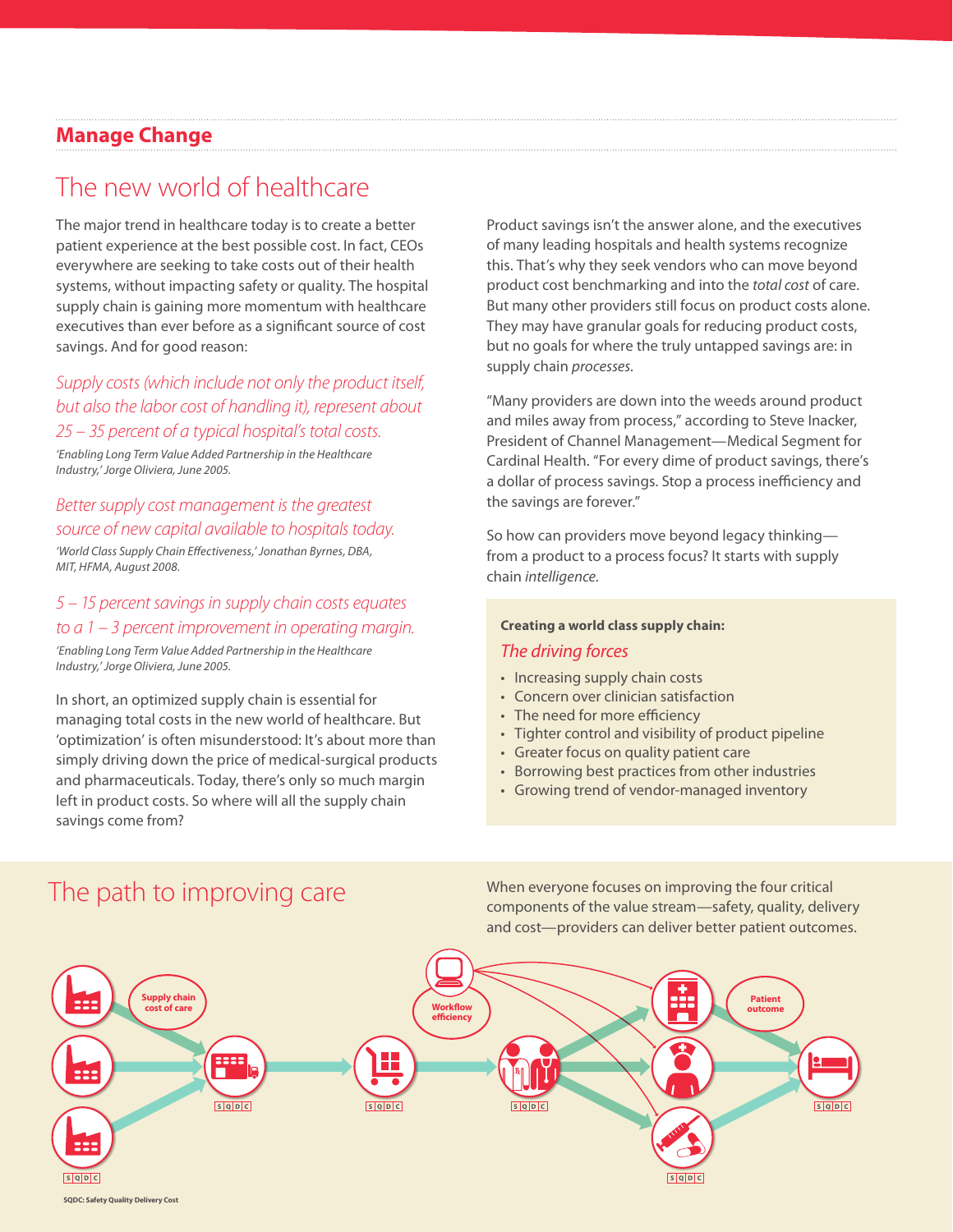#### **Work Faster**

## Seeing your supply chain

How can you make better decisions faster to optimize your supply chain? It starts by understanding how your supply chain truly works from end to end. Only then can you identify opportunities for optimizing it. Put another way, it's understanding the value stream, from patient to manufacturer. Recognizing where this value is added and lost across the value stream is a starting point for determining where to focus, according to Andy Keller, Vice President of Inventory Management for Cardinal Health.

To understand and improve your supply chain's value stream, use a Lean Six Sigma (LSS) approach. And that begins by having a clear understanding of what LSS truly is. "There are all kinds of definitions of lean, but it's really nothing more complicated than engaging and empowering employees to improve the business by eliminating waste and non-value-added activity," said Rob Pantano, Senior Vice President of Warehouse and Operations— Pharmaceutical for Cardinal Health. "For example, it's reducing 22 steps to 6 and increasing speed while reducing cycle time."

'Lean Six Sigma' is actually two different concepts: 'Lean' refers to process improvement, while 'Six Sigma' reduces process variation in such areas as time, accuracy, fill rate and so on. From a healthcare provider's perspective, they're the critical benchmarks for evaluating the supply chain:

- Was the product shipped on time?
- • Was the shipment accurate?
- • What was the fill rate?

Typically, a provider may spend a year or two implementing a lean process, and then begin to identify and correct non-value-added variations in that process. The result is dramatic, creating "end-to-end visibility and transparency," said William Owad, Senior Vice President of Operational Excellence for Cardinal Health. And that leads to "the flexibility and adaptability to transform how products move through the supply chain."

## *"End-to-end visibility and transparency (lead to) the flexibility and adaptability to transform how products move through the supply chain."*

#### **William Owad**

Senior Vice President of Operational Excellence, Cardinal Health

#### **Going lean**

Above all, "Lean Six Sigma is a culture of continuous improvement," Pantano said. And it seeks to solve such cultural issues as low employee engagement and low customer satisfaction. "You have to start with the intent and the commitment to build the capability. Then, collaborate with someone who can provide the expertise on a full or part-time basis. Internally, put together a dedicated group of resources to lead your organization down this journey. And have patience: It's a long journey. Stay with it and be committed to believe that it will truly work. Lean Six Sigma has to be part of your culture. It's not going to happen in a year—it takes many years," he said.

Once the commitment is in place, what's the best way to proceed? According to Inacker, start by evaluating each touch point, from the final point of consumption to the ordering process and all the way back to the dock. (Working with distributors and manufacturers, you can continue this evaluation all the way to the product's point of origin). As you evaluate these touch points, ask yourself, 'What does the full replenishment cycle really look like?' For many providers, this is the first time the entire process becomes truly transparent.

Throughout the LSS evaluation, the aim is to identify and eliminate non-value-added touch points. Typically, most healthcare providers find that there are two to three times more touch points than are truly needed. "Draw big, red boxes around those you can eliminate," Inacker said. By eliminating waste, redundancy and non-value-added touch points, you will reduce your total supply chain cost, while increasing staff productivity. (Truly, the goal of optimization.)

"Regardless of the size of the organization, lean always applies," said Michael Hurley, Director of Conceptual Design for Cardinal Health. "There's always a process to improve, both within the hospital and between the hospital and non-acute sites of care. This is not just evolution—this is optimization. You shouldn't continue doing things a certain way, just because that's the way you've always done them. How *should* the process be designed, to optimize it?" Above all, the focus is not just on moving boxes, but also on helping providers achieve successful outcomes.

According to Inacker, the way to start a Lean Six Sigma program can be summed up in one simple word: *small.* Identify your internal champion, develop a pilot, measure your results and see first-hand the impact a LSS approach can have on optimizing your supply chain. Then, roll out the concept across your entire operation. Ideally, you should strive to have C-suite buy-in from the very beginning—including the CEO, CFO and COO of your organization. But to drive the vision daily, you also need the commitment of the executive responsible for the supply chain. Often, that person is the vice president or director of supply chain or operations.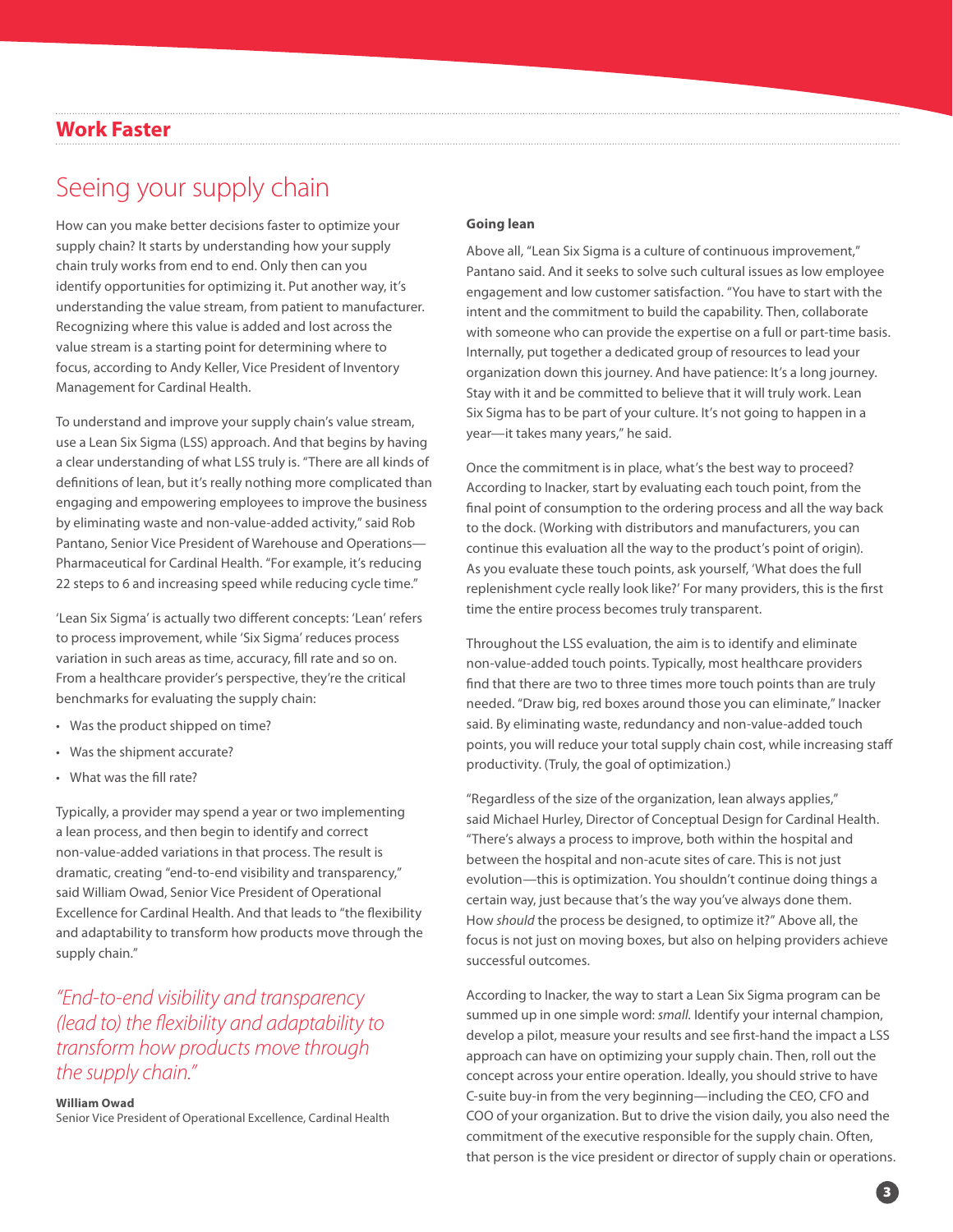## *Spotlight on Success:*

## Going Lean at BJC HealthCare

For many years, the supply chain technicians at BJC HealthCare in St. Louis, Missouri set par levels based on historical experience and gut feeling, vs. actual data. This approach drove up line fees and created overstock situations. "We had to get rid of cost," said Nancy LeMaster, Vice President of Supply Chain. "The goal was to eliminate waste, not people. We had to find ways to be more efficient and effective."

Within BJC's 13 hospitals there are hundreds of areas where medical supplies are stored and multiple ways they are managed. BJC and Cardinal Health collaborated on two Kaizen events to analyze and rebuild the ordering and inventory management process for several supply areas. The results were dramatic:

## *A 25 percent average reduction in lines ordered for targeted areas.*

## *\$200,000 estimated annual savings.*

*Greater nurse satisfaction, because products are easier to locate in the storerooms.*

## *Lower labor costs, because the daily handling of products was eliminated.*

How did the BJC-Cardinal Health team do it? The first step was to standardize the storerooms, reorganizing products into bins based on five, color-coded categories. High-volume items were placed ergonomically and new signage was created for nurses to locate products faster and easier.

Then, the team developed a formula to set realistic par levels and reorder points based on actual usage data—not gut feeling. Products were also identified by their velocity: fast-moving, medium or slow. A visual cue of a dot with a number was placed on the bin or item. The dot color indicated velocity, while the number represented the quantity that would trigger a reorder.

"Lean is very practical. Employees can relate to it without a lot of training," LeMaster said. "And any health system can do it. Identify your problem areas and then go lean. Make it simple—use visual cues. If you can't afford color-coded bins, use colored tape. Show nurses how you're helping to make things better for them."

BJC continues to expand its use of lean. Next, the health system plans to apply lean principles to managing high-dollar items delivered direct from the manufacturer. "Lean isn't a program—it's a methodology," LeMaster said. "It doesn't need to be 'completed.' Lean is about *how* you work, not creating more work. It's very approachable."

## **Work Faster** *cont.*

Also critical is the collaboration of key trading partners to improve processes and reduce variation across the entire supply chain, from manufacturer to bedside and every point in between. "How do the payor, GPO and provider interact?" asked Ken Robinette, Vice President-Sales, who focuses on lean practices for the pharmaceutical business of Cardinal Health. "How do we take what we understand about how materials flow through a particular supply chain to make information flow easier? The distributor sits in the middle of this flow and ideally helps each partner do what it does best."

It's also vital to understand that lean is not a one-size-fits-all approach. It's important to segment providers to meet their specific needs. For example, does the value stream of a hospital pharmacy look the same as a retail chain pharmacy or independent? Variables between the two may include cash flow challenges, capacity constraints, business processes, service quality and more. From a distributor's standpoint, it's about looking at things through the customer's eyes and leveraging core capabilities to help them.

Once your LSS efforts begin, use data analytics to measure ongoing results. Part of cultural transformation is to keep everyone accountable for progress and sustaining results. Manage performance by creating MBO (Management by Objective) scorecards for every site. For example, Cardinal Health distribution centers use takt boards to measure quality and cycle time. These visual boards allow employees to see by the hour how they're doing. They do huddles each day based on how they performed the night before.

#### **Nuclear pharmacy: location saves lives**

Being efficient is about more than saving money alone. Sometimes, it's literally about saving lives. And there's no better example than the distribution of radiopharmaceuticals. Safe and reliable delivery of daily doses is essential to patient care. Given the high perishability of radiopharmaceuticals, distribution centers need to be as close to the sites of care as possible. That's why Cardinal Health maintains the largest radiopharmaceutical network in America, with more than 150 nuclear pharmacies dispensing over 12 million unit doses annually.

#### **Next steps**

**In short, Lean Six Sigma is a proven way to evaluate your supply chain and eliminate non-value-adds, improve processes and reduce variability. Many hospital and integrated delivery network (IDN) executives recognize the value of deploying LSS practices, but lack the in-house resources and/or expertise to move ahead. For these executives, outsourcing to select vendors with proven LSS expertise is a viable option.**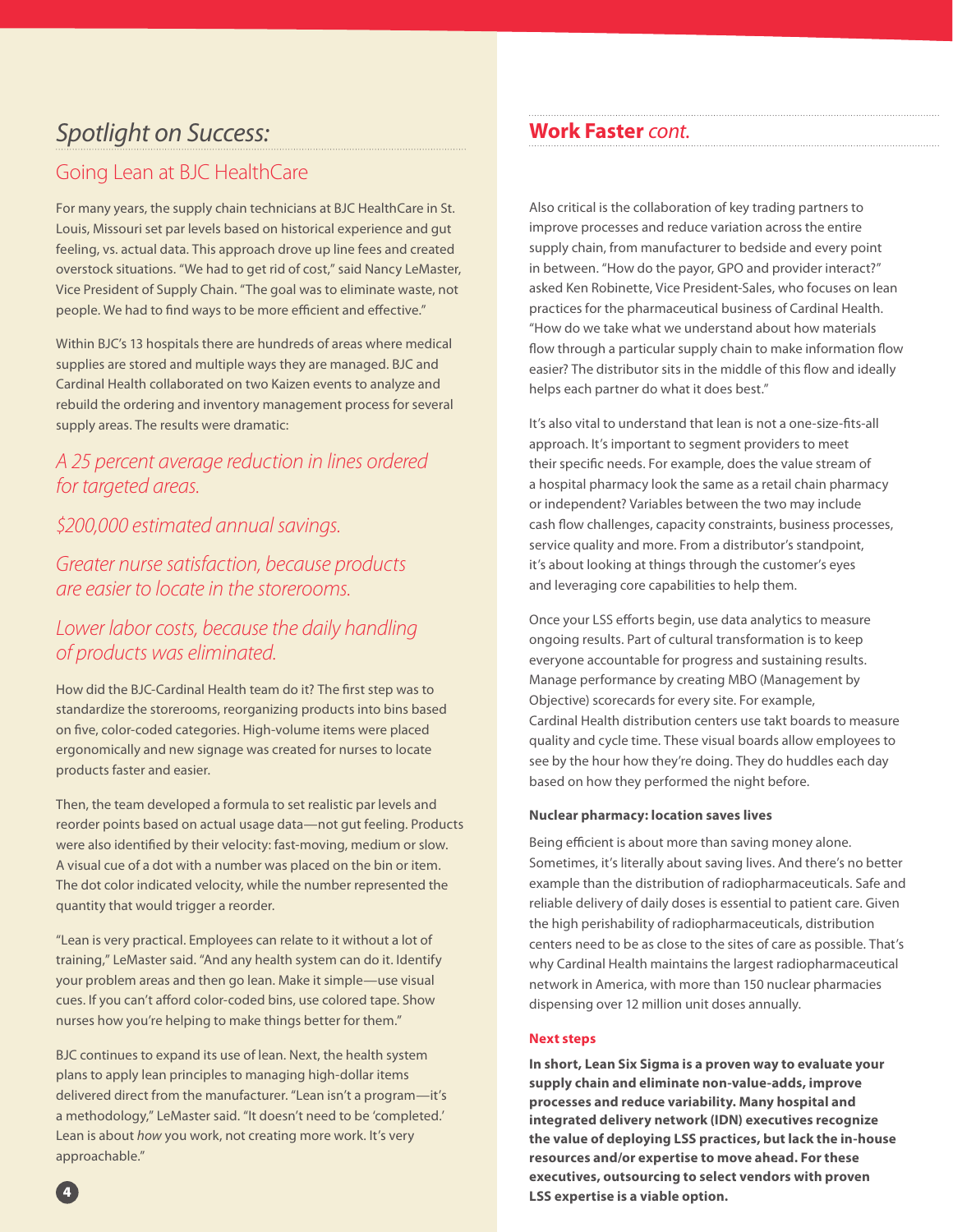## **Be Efficient**

#### Controlling costs

Healthcare providers shouldn't optimize their supply chains without managing costs first, according to Tony Vahedian, Senior Vice President and General Manager, Medical Channel Services and Solutions for Cardinal Health. "You can't manage cost until you look at *total* cost—from the sourcing country to the ultimate point of use." The holistic view is the *realistic* view, and healthcare providers can't manage total cost without having a cost control strategy: "Trying to reduce costs without a control strategy is almost impossible," he said.

Your cost control strategy should include two parts: 1) what you do yourself and 2) what you outsource to select vendors, such as distributors and GPOs. How should you decide what to handle in-house and what to outsource to others? According to Vahedian, weigh each decision based on the following:

Continued on page 6

*"Improving the performance of the healthcare supply chain will be a core element of reducing the cost of healthcare in the U.S. But it should go without saying that the job of reducing healthcare's value chain costs is bigger than any one company. We must all break through the industry's siloed thinking, challenge old paradigms and push ourselves to find solutions for the industry's issues. This is our opportunity. It can be done—and it's a job that cannot wait much longer."*

#### **Michael Duffy**

Executive Vice President, Global Manufacturing and Supply Chain,

## *Spotlight on Success:*

#### Optimizing with LUM at Memorial Hermann

#### **Traditional supply chain:**



**Customer order Clinicians Departments** 

For Memorial Hermann Healthcare System in Houston, Texas, the supply chain is a continuous target for reducing costs and offsetting declining reimbursement rates. "I wake up every morning with one job only: to take cost out of the healthcare system," said Dan Humphrey, System Executive for Supply Chain Services. "We're trying to maximize every single opportunity" to lower costs and improve quality at the same time. Cardinal Health is helping Memorial Hermann do just that via ValueLink® Supply Management Services. This LUM solution for medical-surgical products bypasses the non-value-added points in the supply chain that not only drive up costs, but also the potential for administrative errors. (Not to mention, delays in patient care.) The LUM system puts products directly where they need to be: in the hands of clinicians at the point of care.

The LUM system is at the very heart of Memorial Hermann's fully optimized supply chain. It receives orders electronically—and then streamlines their delivery by eliminating the multiple handling of products, including packing, unpacking and delivery. At Memorial Hermann, Cardinal Health is seen as an internal consultant, according to Perry Flowers, System Executive for Patient Care Support and System Pharmacy. "There's a professional solutions concept with Cardinal Health that is absent in other distributors. Just one example is how we can now receive more supplies with fewer deliveries, which saves us time, energy and money."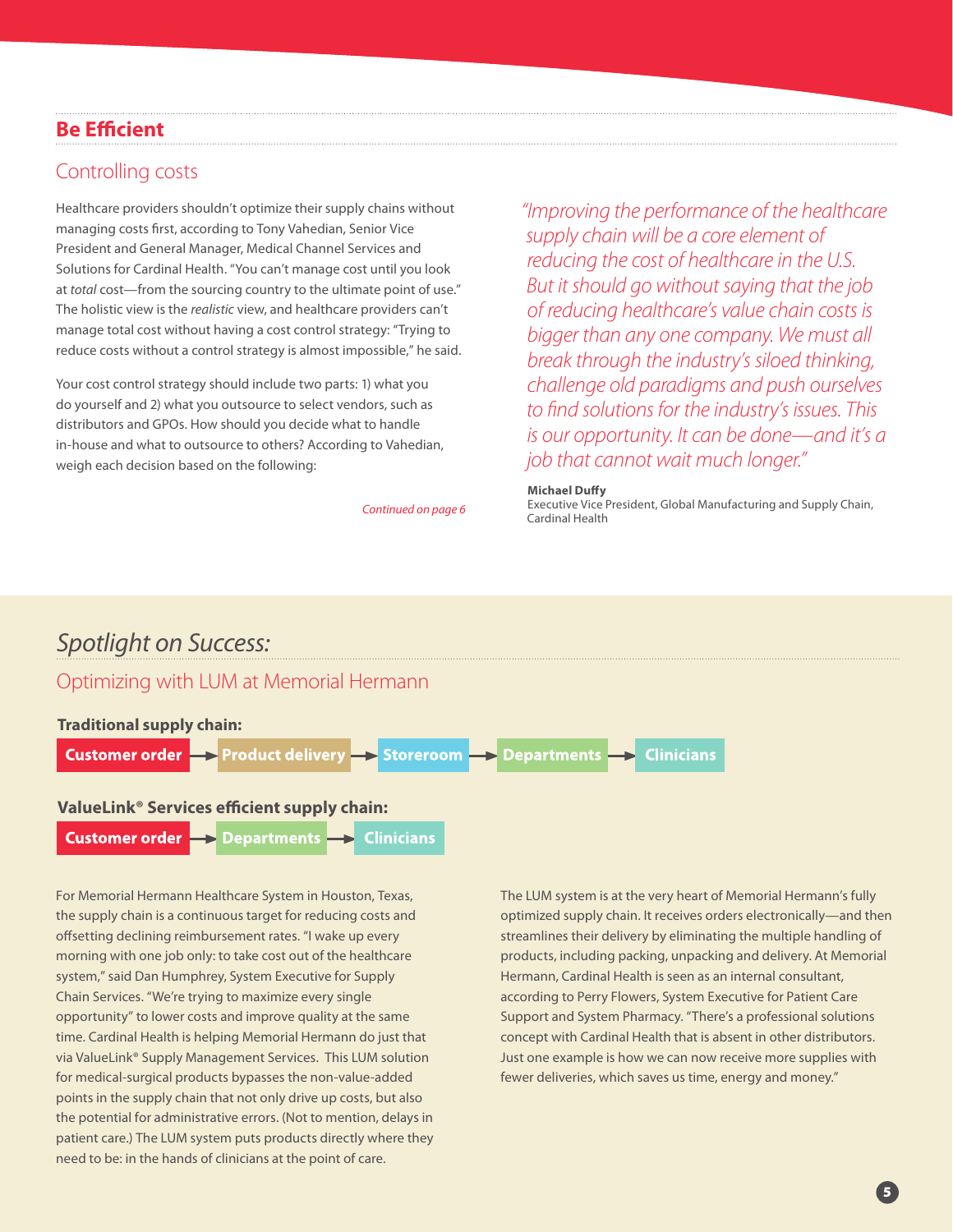### **Be Efficient** *cont.*

#### Sourcing Strategy:

*What are your policies for purchasing products domestically vs. overseas suppliers?*



- 1. Establish a logical-unit-of measure (LUM) and just-in-time (JIT) distribution platform to stabilize product flow to the storeroom and open up visibility to par locations.
- 2. At par locations, optimize the replenishment logic and routing, resulting in improved product availability and materials staffing efficiencies.
- 3. Use effective data management systems to maintain real-time visibility of product flow. The better the data, the faster the first two steps will improve.

**External Supply Chain:** This is from the supplier to your warehouse. There are two approaches:

**1. Outsourced Distribution:** This is ideal if you want to leverage the financial and operational resources and expertise of select vendors—for example, distributors, GPOs and regional purchasing coalitions (which offer local buying opportunities that may not be available through national GPOs). Today, your outsourced distribution solution can include such advanced strategies as product standardization, utilization, par optimization, low-unit-of-measure (LUM) and just-in-time (JIT) delivery. When these advanced strategies are combined into a single, powerful strategy, the result is better utilization and lower costs.

 One aim of LUM and JIT delivery is to have the right balance of inventory across all points of care, according to Hurley. Additional aims include labor efficiency and streamlined internal hospital logistics processes. LUM and JIT are a powerful combination that optimizes inventory levels and reduces costs, while improving efficiency, staff productivity and ultimately, the quality of patient care. Standardizing product mix and setting par levels based on data analytics also drives efficiency and savings, while minimizing waste and stockouts. Monitoring utilization helps ensure compliance, as well as continually identifying opportunities for new improvement. Overall, this distribution model releases clinicians from the burden of supply chain management, so they can redirect more of their time to what matters most: taking care of patients.

 According to Vahedian, "Every hospital has to decide if it wants to totally outsource its LUM program or do some part of it in-house. For example, a distributor can deliver to the dock, and the hospital can get the products to the floors, if it has the space and staff to do it. Or, the hospital can choose a vendormanaged inventory program, in which the vendor delivers all the way to the point of care."

**2. Self-Distribution:** This option isn't for everyone. But it has the potential to be viable for hospitals that have the balance sheet for owning inventory and the risk tolerance for uncertainty, such as product recalls and emergency recovery due to power outages, natural disasters and other unforeseen events.

One other component of your external supply chain to consider is the direct-ship relationships you have with manufacturers. While a distributor may not have the data visibility to help you manage the product prices themselves, you may be able to lower your *total* costs by reducing shipping expenses via managed freight solutions. Cardinal Health offers OptiFreight® Logistics to help healthcare providers lower the shipping portion of their total costs. With this program, providers can reduce freight costs by 30 – 50 percent.

**Internal Supply Chain:** This is from the dock to the hospital and within the hospital's 'four walls'. According to Vahedian, supply chain orchestration is the key: How does the product get where it needs to be when it needs to be there—most efficiently and at the best possible cost? In particular:

- • Where's the patient?
- How is the workflow structured?
- • What is the capital equipment readiness? *(e.g., bed cleaned, ready to be occupied)*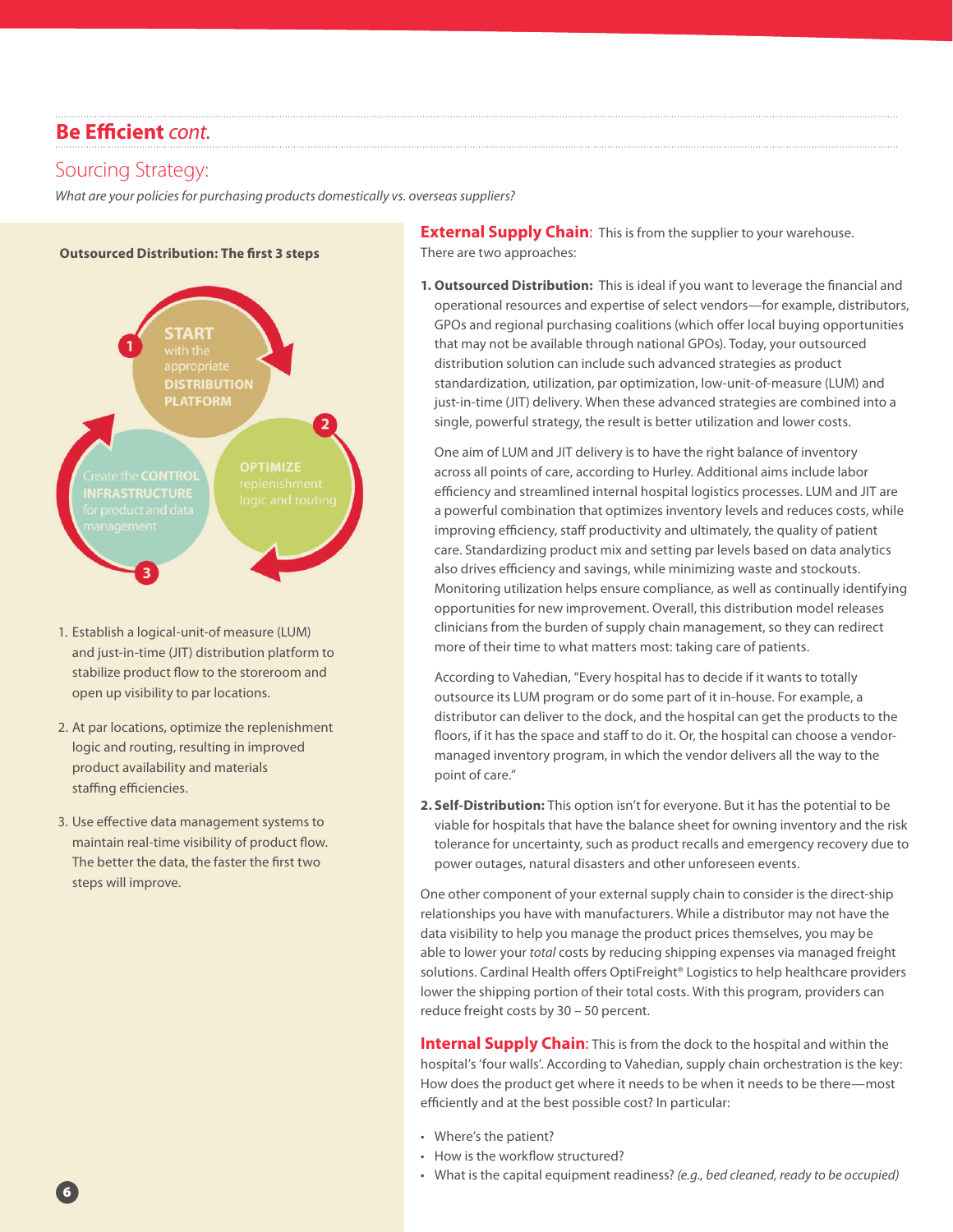## *Spotlight on Success:* Automating drug replenishment at Covenant Health System



The largest healthcare institution in the West Texas and Eastern New Mexico region, Covenant Health System was an early adopter of CardinalASSIST®, an automated logistical process that replenishes drugs for ADC (automated dispensing cabinet) distribution. The system redesigns the medication distribution process that improves efficiency and patient safety, while containing costs.

It does so by combining two critical functions: 1) automating processes and 2) perhaps most importantly, providing custom reporting, which yields the transparency and insights to continually improve Covenant's efforts to decentralize pharmacy distribution.

CardinalASSIST® not only frees up pharmacy labor, but also leads to fewer errors, because there are fewer steps. What once required several Covenant staff members to work many hours can now be accomplished faster and at a lower labor cost. In fact, CardinalASSIST® has reduced the annual, financial impact of ADC replenishment by more than one-third, dramatically improving the vend-to-refill ratio.

At the same time, CardinalASSIST® and other Cardinal Health strategic initiatives have supported Covenant's efforts to redefine the role of the hospital pharmacy itself. "Our goal is nothing less than recapturing the clinical value of the pharmacist," said Ron Scott, Assistant Vice President, Clinical Supply Chain for St. Joseph Health System, the parent of Covenant. "The pharmacy has been underutilized for far too long… we're changing the perspective of those who once said, 'I thought you just counted pills.'"

*"Automated drug replenishment not only saves labor, but also improves patient safety. In fact, these systems are designed to increase the accuracy of barcode scans at the point of use, which results in fewer PADEs." (Patient Adverse Drug Events)*

**Jon Giacomin** President, U.S. Pharmaceutical Distribution, Cardinal Health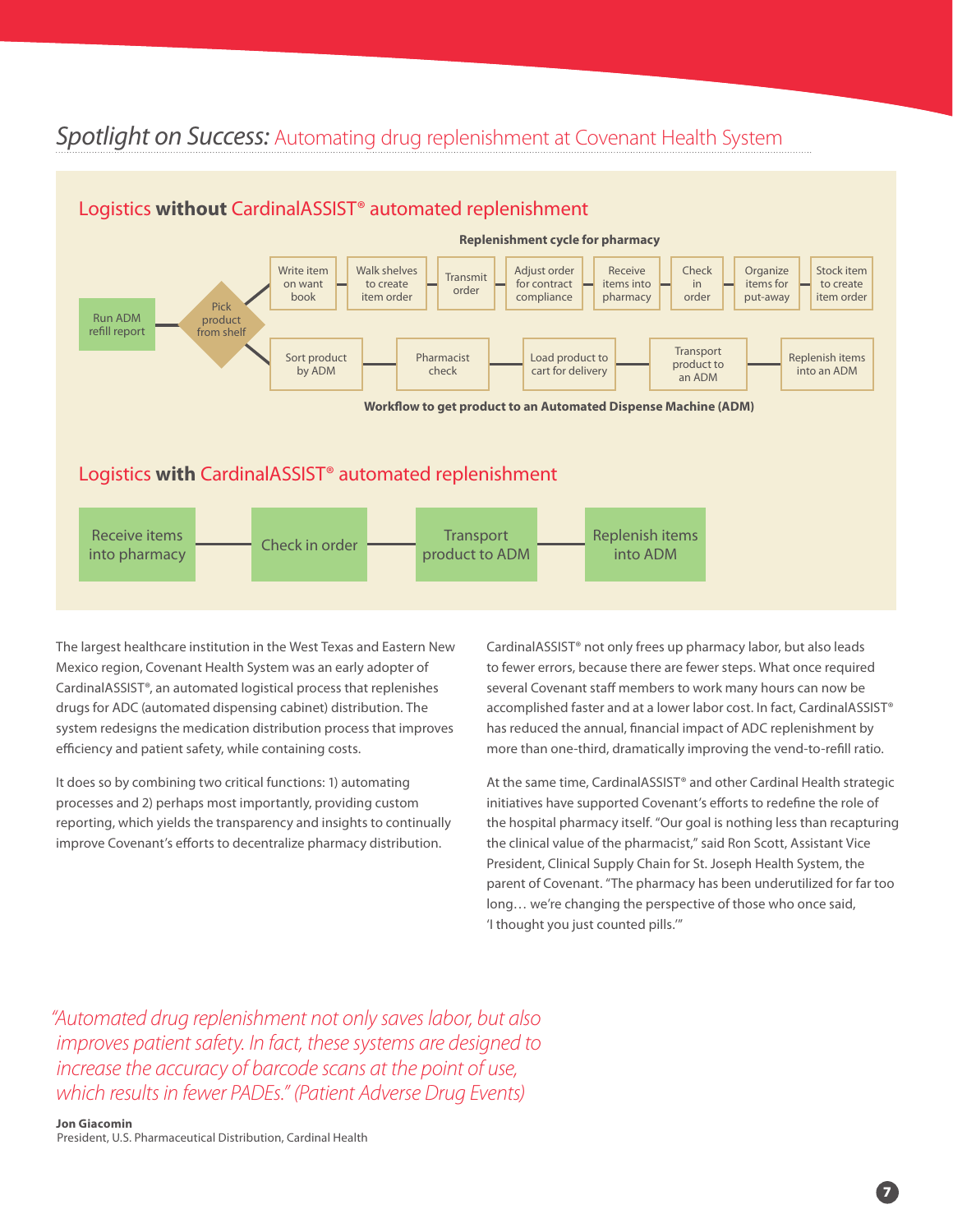## **Be Efficient** *cont.*

## Managing drug cost inflation

#### **A critical cost control strategy for pharmacies**

Mitigating the rising cost of drugs is a key focus for every pharmacy, from health system pharmacies to the major chains. Why do drug costs continue to rise year after year? It's more than just regular price increases alone, according to Kathy Chase, Director of Clinical Operations for Cardinal Health Pharmacy Solutions. As new drug technologies become available, the new drugs are significantly more expensive—costing two to 10 times more than their predecessors.

"The challenge is to slow the rate of cost increase," Chase said. "We have to continually think of new ways to stay ahead of the pressure of rising cost." One strategy is to address both distribution and utilization at the same time. "We use what we call a 'one-pharmacy' approach," Chase explained. "The first challenge is to get the drugs to the hospital in the most efficient way possible. Once in the door, the drugs need to be used in the most cost-effective and safest way possible." It's a powerful combination that yields significant cost savings for Daughters of Charity Health System (DCHS) in California.

#### **Using generics to lower drug costs**

Another vital cost control strategy is to identify new generics that are coming on the market and evaluate the opportunity to switch and save money, without impacting quality. For example, DCHS was paying \$180,000 a year for an antipsychotic drug. Cardinal Health identified a generic substitution that lowered the annual cost to just \$18,000. "Generics are a proven way to lower medication costs," said Jon Giacomin, President of U.S. Pharmaceutical Distribution at Cardinal Health. "The key for providers is to have a reliable source of information about new generics coming to market, so they can be considered for their clinical efficacy and cost savings."



*Beating Inflation: While inflation continues to drive drug prices up, Cardinal Health is helping DCHS drive them down—well below the rate of inflation. And the gap has widened year after year.*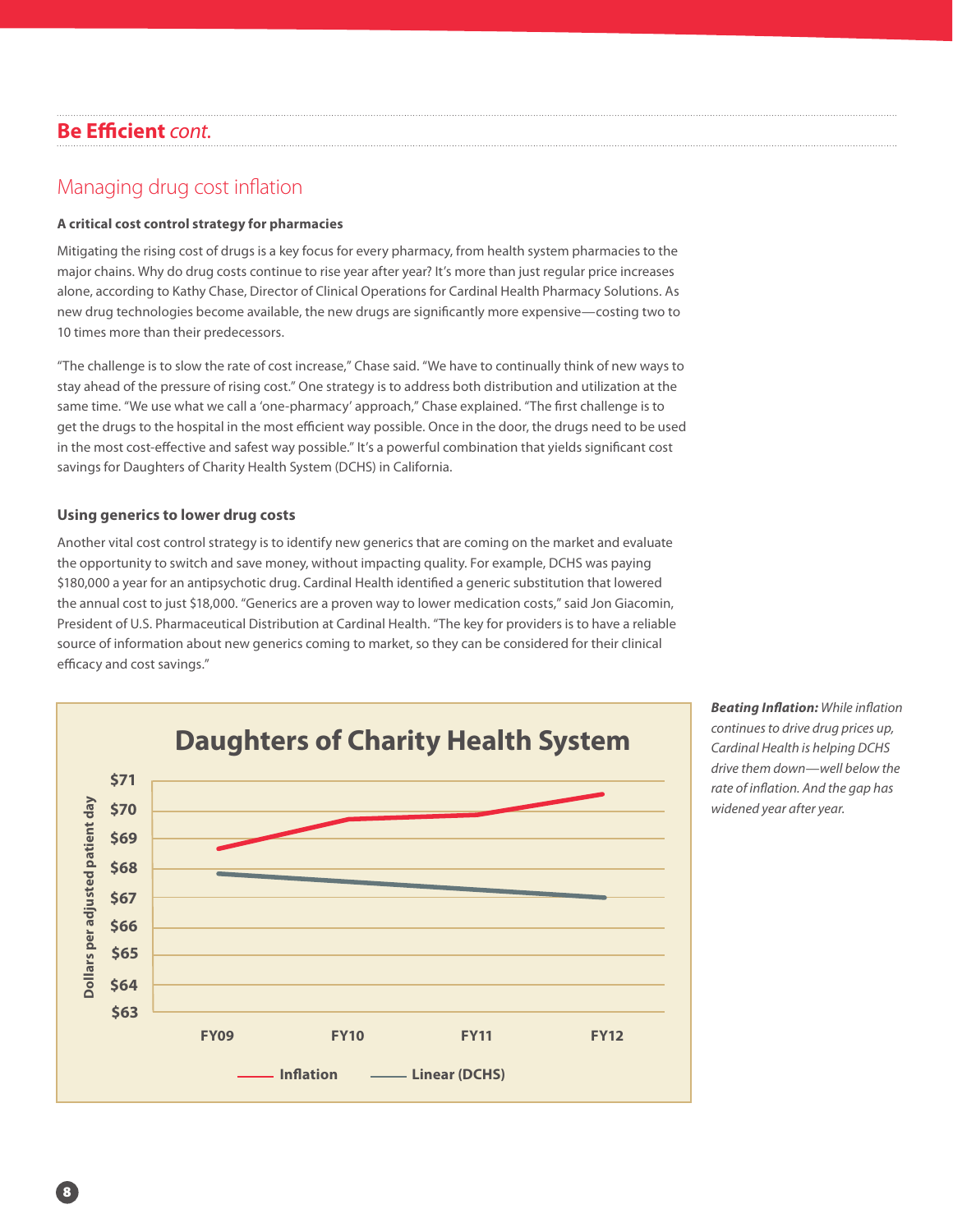## **Collaborate**

#### More than a vendor

To truly optimize the supply chain, healthcare providers need to understand where value is being added or lost at every touch point. As we've already seen, Lean Six Sigma and value stream mapping create the visibility necessary to understand these touch points. Next, it's critical to understand who is best qualified to manage each touch point, and that's where close collaboration is essential to supply chain optimization.

"Supply chain management may not be a core competency for many providers," Keller said. "If there's a better way to handle a process, then the provider should collaborate with an expert who can manage it." The key is for a provider to understand what their foundational capabilities are and then seek out trading partners who are experts at filling in the gaps.

## *"Teamwork is the key to success in the new world of healthcare."*

**Mark Rosenbaum** Chief Customer Officer, Cardinal Health

At the heart of these foundational capabilities are two major elements: transparency and communication. Even more important is *connecting* these capabilities, so that transparency informs communication. Understand what your medical-surgical product and pharmaceutical needs are, based on real-world data that reveal volume needs. Then have clear, open communication among all trading partners to help ensure that those volume needs are met. For example, it's essential that accurate communication of product consumption makes it to manufacturers, to ensure that they're making sufficient quantities and minimizing the risk of supply disruption. A common challenge that can create supply issues is the bullwhip effect, where a small change in consumption leads to a significant change by the time the information is received by the manufacturer.

Having the right processes in place to handle the inevitable changes in demand that are both predictable (such as seasonality) and unpredictable (drug shortages and disaster recovery, for example) are critical to and ensuring consistent supply. Examples include leveraging advanced analytics to help predict changes based on historical patterns and enhancing network agility to improve responsiveness to unplanned changes in demand. However, enhancing communications of known events remain an opportunity: "If a provider picks up a new contract or adds a new wing to their facility, are the processes in place to ensure that every trading partner knows and can prepare for the change?" Keller said.

In short, close collaboration breaks down barriers, opens communication and ultimately, minimizes waste and non-value-added costs. Focus on actively managing performance across all vendors, internally and externally. Establish a formal, collaboration process for your internal supply chain teams—and link that process to your external vendors, such as distributors, group purchasing organizations (GPOs) and manufacturers/suppliers. This collaboration should include clear and transparent performance requirements and metrics—from your internal leadership to the teams managing operations daily.

Above all, establish and embrace new standards for collaboration across the entire supply chain. For example:

**EDI:** Electronic Data Interchange, to streamline and speed up workflow efficiency. EDI is a commonly-established business practice across many industries. Put simply, it's the electronic transmission of data between the computer systems of trading partners, without the need for human intervention.

**CSOS:** Controlled Substance Ordering System, for faster and more accurate orders at a decreased cost. CSOS enables providers to electronically order and maintain records for schedule II controlled substances, without the need for DEA Form 222.

#### **GS1: the language of collaboration**

You have one Social Security Number; one number for your phone; a single license plate number for your car. So why would you have as many as *four different\** identification numbers for the products you buy? That's precisely the problem that healthcare supply chain managers face today. Now imagine the challenge if you multiply those four numbers by the hundreds of thousands of products you buy each year. Keeping track of all that data is a recipe for error, which leads to inefficiency and missed opportunities to cut costs.

*"We simply cannot be satisfied until we improve the availability of products at the point of use, while reducing end-to-end system costs."*

#### **Michael Duffy**

Executive Vice President, Global Manufacturing and Supply Chain, Cardinal Health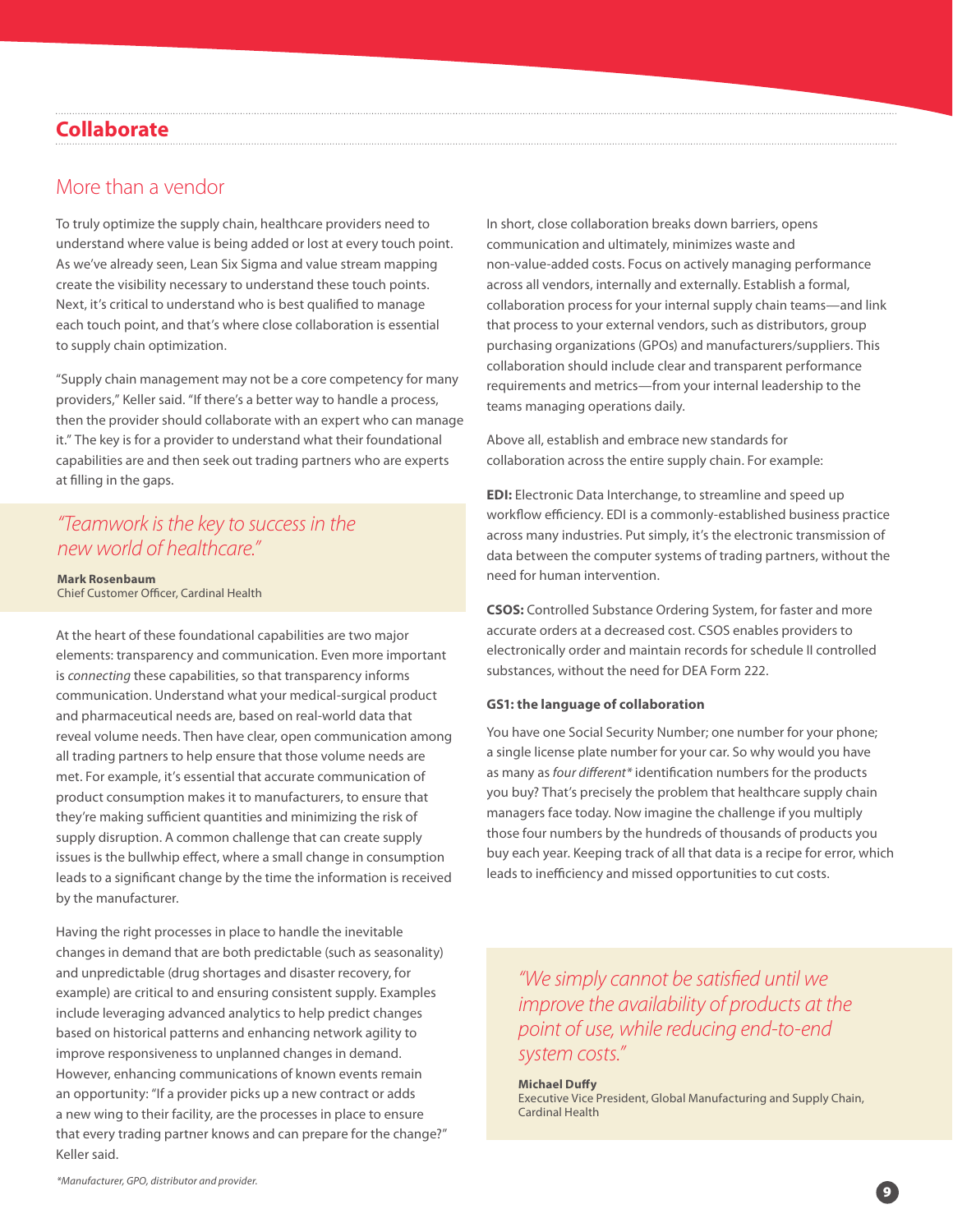#### **Collaborate** *cont.*

To address the data standards challenge, leading health systems are adopting the same GS1 product identification system that other industries use around the world. The GS1 system includes:

- Common location (GLN Global Location Number)
- Individual product numbers (GTIN Global Trade Item Number)
- • The data synchronization network that connects it all (GS1 GDSN® – Global Data Synchronization Network)

A 'Rosetta Stone' for the healthcare supply chain. Adopting GS1 enhances supply chain visibility, drives opportunities for cost savings and improves patient safety.

While GLN provides the foundation for data normalization, GTIN is much more granular, giving providers new transparency and insight into every product, from the moment of purchase to its use at the point of care—wherever that is in the care delivery network. For example, the GTIN can reveal the product's unit of measure and which patient is connected to the product's use.

The GTIN is even useful for managing product recalls, which is a growing challenge for providers everywhere. The GTIN not only reveals where a product is, but also when and where it was purchased (critical information to determine if a particular product is affected by the recall notice).

"Consumer packaged goods companies have moved to a common GS1 framework," said John Abrams, Vice President, Application Design and Development, EIT Solutions, for Cardinal Health. "It is the language of the supply chain. The healthcare industry as a whole has not adopted GS1 yet, but we're working with advanced providers who have." For those IDNs that have not yet committed to GS1, they can be comfortable that others have done this already. New adopters would not be setting a precedent for IDNs.



## A culture of change

**"Most people look at lean as a family of tools for improvement," said Dale Lucht, a Shingo examiner and director of lean and management engineering at Lehigh Valley Health Network (LVHN) in Allentown, Pennsylvania. "The model stresses that, but it also stresses that tools need to be part of a system, and the tools need to be principal- or behaviorally driven—you have to have that cultural transformation as well … using the tools will get you to a certain level, but unless you have a** 

**system and behavioral transformation, you are not going to achieve the full benefit of lean."**

**Lehigh Valley Health Network and BJC HealthCare are members of the Healthcare Value Network (HVN), an organization focused on applying lean principles to health systems. "We belong to HVN to share learnings," LeMaster explained. For more information about HVN, visit www.healthcarevalueleaders.org.**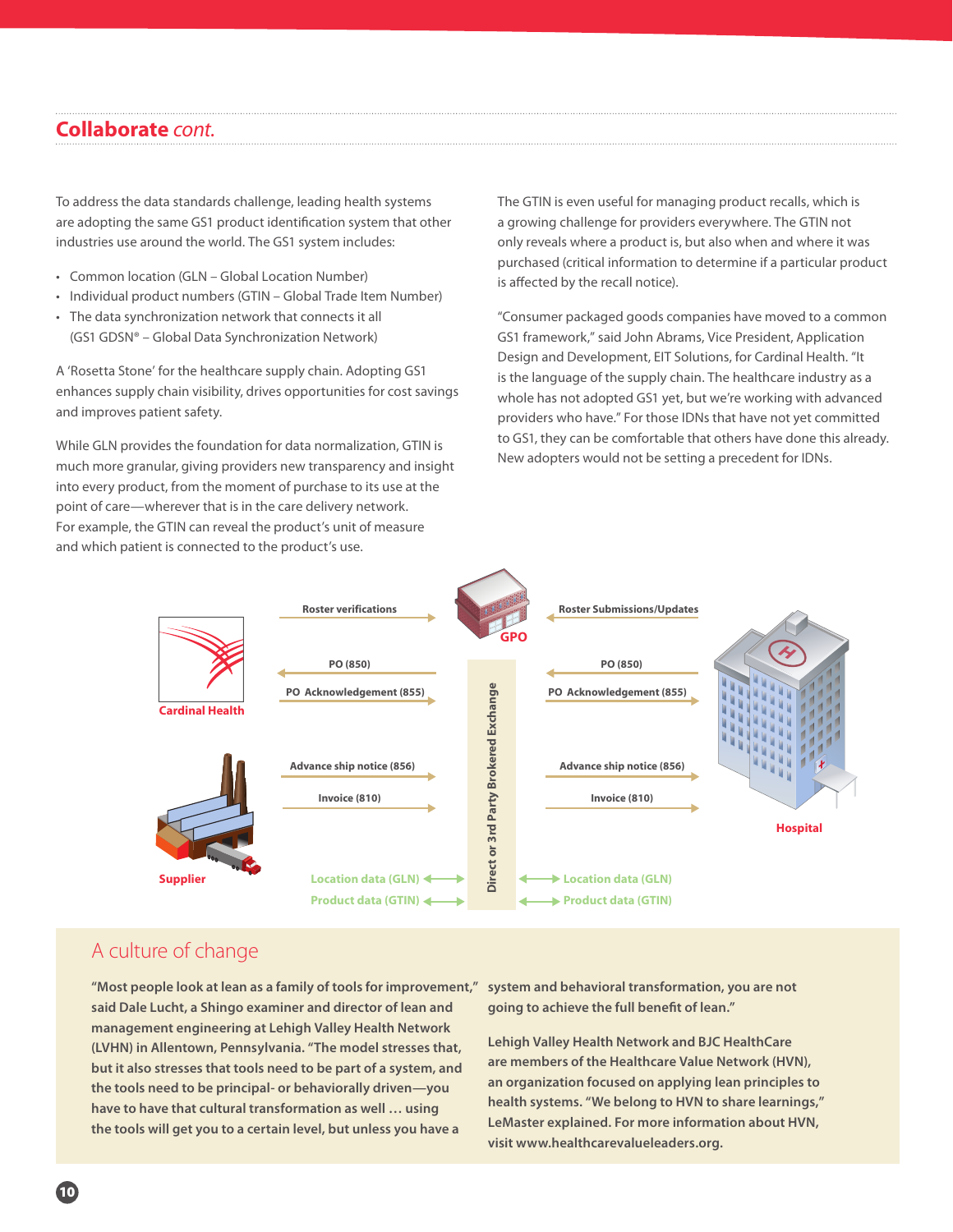#### **Innovate**

## Thinking in new ways

When it comes to supply chain innovation, "the pioneer is healthcare," according to Dr. Jonathan Byrnes, Senior Lecturer at MIT. "All of the major innovations have happened in healthcare," he said—such as vendor-managed inventory, cross docking, core/non-core inventory systems and channel mapping/cash generation ("big, internal profitability systems" which lower costs 40 – 50 percent, Byrnes noted).

So if healthcare was the pioneer for so many milestones in supply chain evolution, why has the industry lagged behind others in seeing dramatic results? According to Byrnes, the answer is two-fold: "Until now, there has been very little pressure for healthcare to transform; the way healthcare costs are eating into the nation's GDP is unsustainable. There's a tsunami in the industry now. Plus, the healthcare industry is massively fragmented. The issue is *implementation.* Even strong health systems can't sit smugly."

To address the challenge, health systems are turning to advanced distribution strategies to reduce on-hand inventory levels and holding costs, without impacting quality of care. As we've already seen, these strategies include standardization, utilization, par optimization, low-unit-of- measure (LUM) and just-in-time (JIT) distribution.

How healthcare providers implement these strategies depends in large part on each provider's business strategy and available resources. Providers can outsource distribution to the dock—or all the way to the bedside. Indeed, the future may lead to a totally outsourced solution as the standard: "In clinical medicine, best practices bubble up to ultimately become what is known as 'standards of care,'" Byrnes said. "I believe… looking to a company that can partner from dock to patient bedside will ultimately be seen as the standard of care in hospital supply chain management. You either do it now or later, but soon enough everyone will need to do this to stay competitive."

#### **The case for standardization**

It's an ideal strategy for reducing product spend and supply chain complexity *simultaneously.* The time to address both has never been more critical. Said the CEO of one large hospital chain: "Efficiency has not been the hallmark of healthcare delivery operations… we need savings now more than ever." Another CEO of a large hospital chain sees standardization as one strategy for combatting rising costs: "We used to have 20 gloves… now we're looking to have two."

## *Spotlight on Success:*

## GS1 at Mayo Clinic

"GS1 is a no-brainer; why wouldn't you do it?" said Joe Dudas, Vice Chair, Supply Chain Category Management for Mayo Clinic. "Without data standards, how can you turn data into information?"

According to a jointly-published white paper in 2010, "Mayo Clinic and Cardinal Health are among the first organizations in healthcare to implement GLN standards in supply chain transactions… Standards adoption is now considered a requirement for effectively controlling both cost and quality in healthcare going forward… Industry groups like the Association for Healthcare Resource & Materials Management (AHRMM), Health Industry Group Purchasing Association (HIGPA), Healthcare Supply Chain Standards Coalition (HSCSC) and Strategic Marketplace Initiative (SMI), as well as various integrated delivery networks (IDNs), group purchasing organizations (GPOs) and suppliers have all endorsed GS1 standards… Industry-wide implementation of data standards such as the GS1 System can improve supply chain integrity."

Mayo Clinic's top 25 suppliers are adopting GLN. "This is now the norm, and account numbers are the exception," Dudas said. The first GTIN implementation is also underway: "We're doing one category at a time, starting with the most complex, volume-heavy ones," Dudas said.

The Mayo Clinic/Cardinal Health white paper reveals the benefits of GLN: "Price accuracy improves with location identification accuracy. Location identification errors can cause loss of discount eligibility, as well as tier qualification and rebate disputes… price accuracy is currently 99.5 percent. All other suppliers average 95 percent accuracy. Superior price accuracy is attributed to not only GLN, but also to the commitment that both organizations make to price integrity and associated improvement efforts."

*"GS1 is a no-brainer; why wouldn't you do it? Without data standards, how can you turn data into information?"*

**Joe Dudas,** Vice Chair, Supply Chain Category Management Mayo Clinic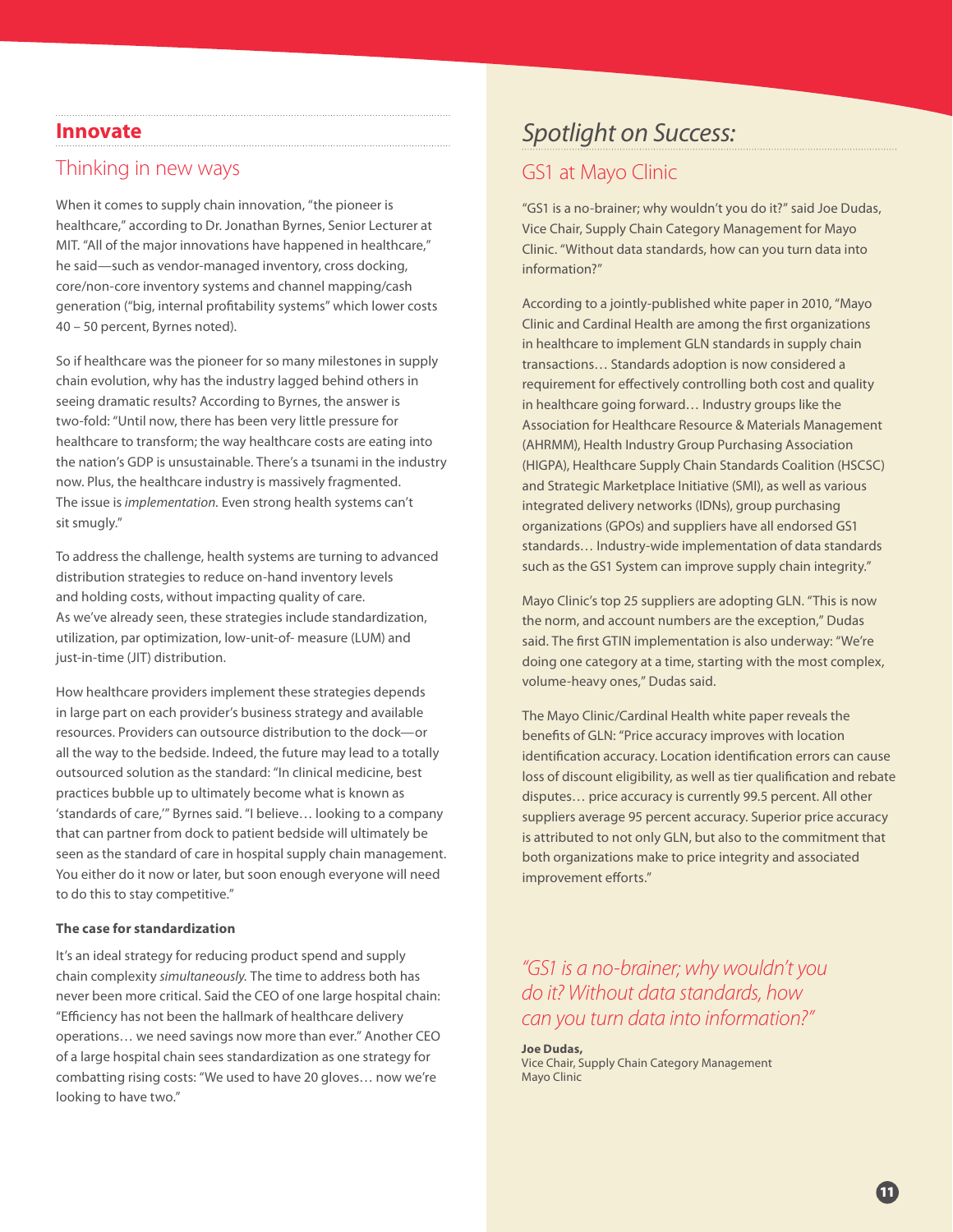#### **Innovate** *cont.*

#### *Six keys to successful standardization:*

- **1** Analyze your current product mix for redundancy and waste.
- 2 Seek cost-effective, clinically-equivalent alternatives, which will lower both your spend and line count.
- Look for 'early win' opportunities such as **3** standardizing commodity items, which will set the stage for doing the same with clinical preference items.
- Use data analytics to provide the rationale for **4** converting products to equivalent quality at a lower cost. (With data analytics as the foundation, value analysis demonstrates the advantages of standardization.)
- Seek opportunities to remain GPO compliant as you standardize. **5**
- Evaluate the use of GS1 data standards to simplify **6**and integrate product location and identification information among all trading partners.

#### **Standardizing in the OR**

As one of the highest cost areas of a hospital, the OR can benefit significantly from medical-surgical product standardization. Each year, more than 381 million kits are used to treat patients.<sup>1</sup> The reason is as simple as it is compelling: Standardization improves quality of care and patient safety, while lowering the total cost of procedures at the same time.

High quality, cost-effective, regulatory-compliant components come together into a simple package customized by procedure. There's no cost wasted on unnecessary or sub-quality kit components, and labor efficiency is improved. Instead, clinicians have more time to focus on patients, perform more procedures and improve overall processes for better care and satisfaction. No wonder kits are a mainstay in the Acute and Surgery Center Operating Rooms.

"The surgical suite is the central nerve center of the hospital," said Mike Berg, Senior Vice President and General Manager for Presource®, the Cardinal Health kitting solution. "There's no better opportunity to improve cost and quality of care."

#### *The value of kitting:*

- Increase efficiency and decrease costs via practice and process changes
- Drive product consolidation and standardization
- Procedure packs standard and customized
- Improve patient outcomes and quality of care
- Optimize storage space and inventory investment to improve cash flow

Yet, the kit is only part of the answer: Typically it's only 10 to 15 percent of the total surgical cost. From pre-op to the surgical event to post-op, what are all of the products tied to the procedure—not just the kit itself? What is the cost of recovery, length of stay, adverse events, hospital-acquired infections and retained foreign objects? More than the cost of a medical-surgical kit, this is about the total cost of care. We have clinicians and solutions that will help improve both quality and cost effectiveness. Customers are asking us to play a larger role to simplify their supply chains. That means evaluating components offered, driving standardization, reducing variation and examining and collaborating to reduce the total cost of care.

That includes some of the highest-dollar products: physician preference items (PPIs). According to Berg, "More providers are asking us to help them manage procurement from these suppliers. There's a lot of inconsistency in cost and quality, so we're collaborating with our trading partners to manage the variability. The goal is to look beyond product price alone and into the total supply chain to evaluate all costs incurred. Our kit packaging solutions help drive labor efficiency, product standardization, and improved patient care. That's a winning formula as we work with our customers."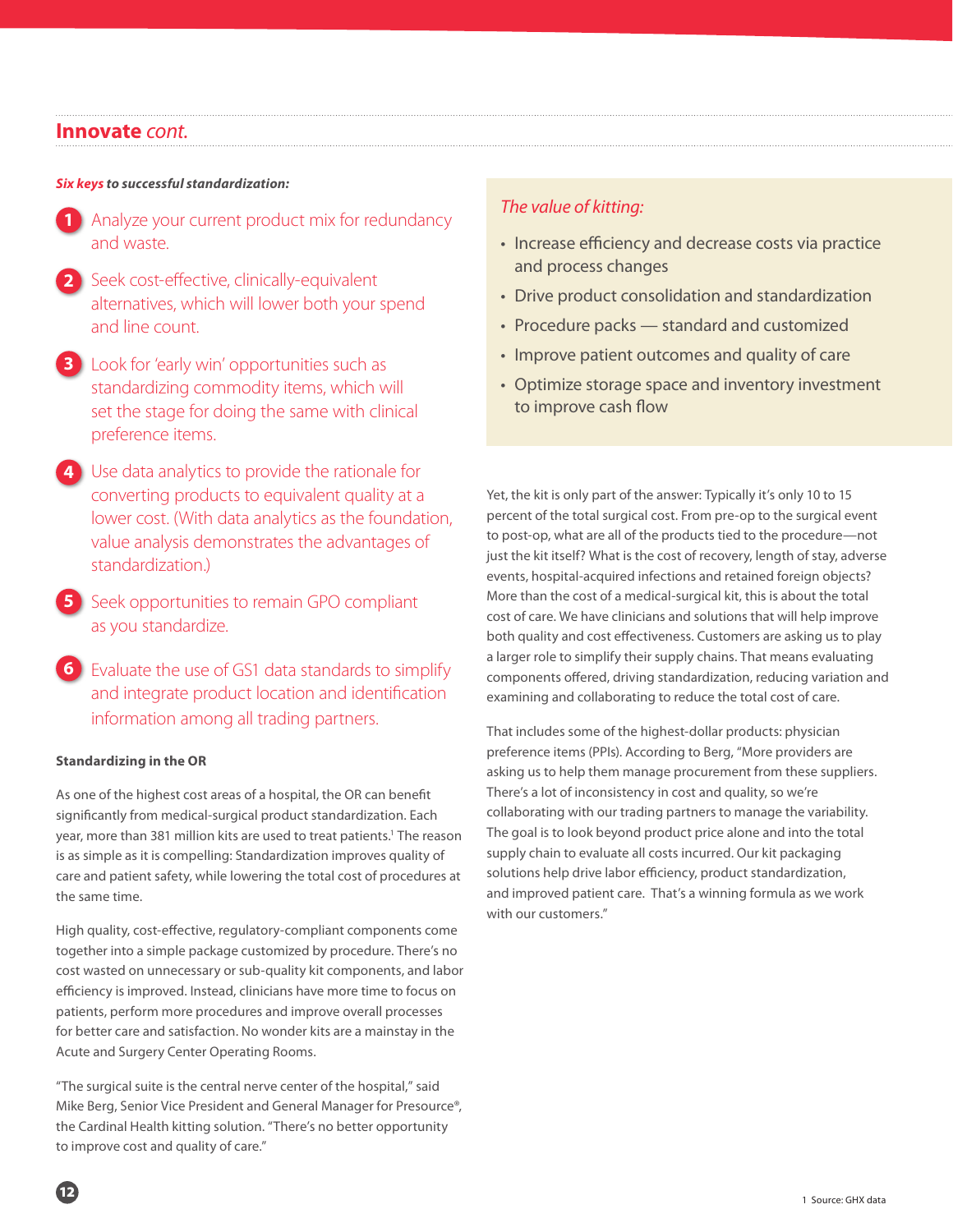#### **Managing drug shortages**

In addition to containing rising costs, drug shortages are a chief concern for pharmacy executives. And unlike cost inflation, drug shortages are unpredictable. "These are things you can't project," said Richard Hutsell, Chief Information Officer for Daughters of Charity Health System (DCHS).

"When there are shortages, we need really clear communication to the hospitals," said Jerry Boden, Senior Director of Pharmacy and Laboratory Services for St. Francis Medical Center, a member of the DCHS system. Some of the proactive steps that pharmacy executives can take (either independently or working with select vendors):

- Have an ongoing dialogue with manufacturers to get product availability information as soon as it's available.
- Develop scorecards to measure the quality of communication among all trading partners.
- Conduct regular reviews with trading partners to identify and close gaps in communications.
- Use a dynamic allocation system to obtain drugs based on past buying behaviors.
- Manage an inventory of alternatives in anticipation of demand shifts.

*"Setting up with a pack has decreased turnover times 5 – 10 minutes versus the 10 – 15 minutes it was taking previously. When you add that up, that's another case or two a surgeon can perform and another patient or two that can get treated."*

**Dr. Henry Crowley, Medical Director** Same Day SurgiClinic of New England

## Data analytics

#### **The key to making better decisions faster**

There's more to the distribution industry than moving boxes alone. This is about moving *information* as well: "How do we take all this data and turn it into meaningful intelligence for us and our customers?" said William Owad, Senior Vice President of Operational Excellence for Cardinal Health. According to Owad, technology is the key. "It's the Global Availability to Promise: If a customer orders X today, we use advanced data warehouse capabilities to determine whether the product is available now. If not, then when will it be?" This is about improving the precision of arrival—not estimating a date, but providing an accurate one that's based on real-world data. And it's about building transparency and confidence, eliminating customer rework and driving supplier accountability. Ultimately, it's lowering the customer's cost to serve.

*GS1 is an emerging common language for data analytics—a 'Rosetta Stone' for more understanding and effective communication among all trading partners.*

Another emerging data solution is portal technology, which leverages social media and web capabilities. "How do we do things in minutes or seconds that used to take days or weeks?" Owad said. For example, in the past suppliers would use a paper-based process to change contracts. "With our portal technology, we look for ways for suppliers to update those changes online, so we can get instantaneous access." The benefit is accurate billing: "With instant access to accurate contract information, we don't bill incorrectly and have to fix it later. That saves time and money."

Data connectivity and transparency *across every touch point of patient care* yield new insights into supply chain optimization and lowering *total* costs. And ongoing data reporting improves utilization—the benchmark that ensures your supply chain optimization strategy is working all the way to the point of care.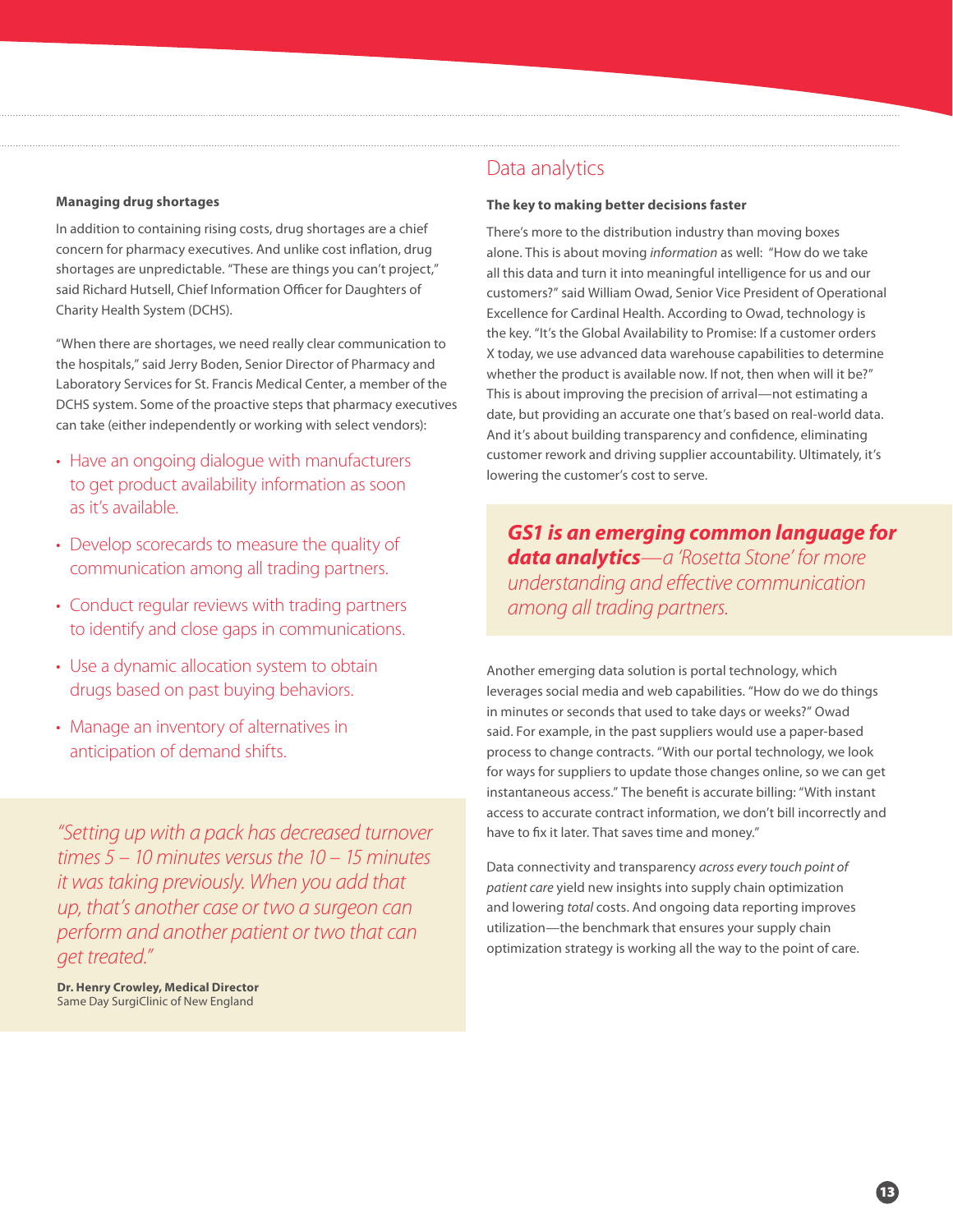## **Adapt**

## Seeing around corners

The ultimate goal is to create one supply chain connecting all sites of care, as the industry continues to consolidate in an effort to lower costs while providing a better patient experience. To support this transformation, healthcare providers are seeking supply chain expertise outside of the industry, where supply chain operations are more mature.

"There is a strong migration of non-healthcare supply chain professionals into healthcare," Inacker said. These professionals are bringing best practices from other industries to help optimize the healthcare supply chain (such as Lean Six Sigma and GS1 product identification standards).

The consumer packaged goods (CPG) industry has been developing and nurturing supply chain best practices for decades, taking an enterprise-wide, collaborative approach among all trading partners that aligns mutual goals and incentives. This approach creates information transparency and ultimately, builds trust. But to date there has been skepticism that healthcare can adopt the same, collaborative approach. Indeed, a study by the Wharton School concluded that extended enterprises in healthcare were not likely to emerge.

True, there are some fundamental differences between healthcare and the CPG industry, according to Michael Duffy, Executive Vice President, Global Manufacturing and Supply Chain for Cardinal Health. For example:

- The healthcare delivery system is very fragmented and regionalized, with no single player capable of driving industry change as Wal-Mart did in consumer goods.
- Pricing models indexed to inflation have historically not created an incentive for trading partners to collaborate and drive cost out of the system.
- Healthcare lacks the technological sophistication found in other industries.

"Despite those differences, the conclusion that an extended enterprise model is unlikely to emerge in healthcare must be challenged," Duffy said. "The model is not only possible; it is essential. As supply chain leaders, we must break through silo thinking, challenge old paradigms and push ourselves to find solutions for the industry's issues. In doing so, we will provide the necessary leadership for transforming our industry and helping restore the global competitiveness of American business.

"Admittedly, there are no easy fixes. But there are lessons we can apply from other industries to create improvements now. These lessons center on building trust and a collaboration mindset, aligning goals and incentives and improving information transparency. Healthcare providers need to know that it can be done … that the supply chain can improve cost containment and safety," he said.

It starts by adopting a new perspective: "Providers tend to think of discrete events—point to point—and not holistically. We need to think patient-back to how processes flow, including data, financials and materials. And then, how everyone comes together to help the patient," Duffy said. Despite the massive fragmentation in healthcare, "there are pockets who understand this perspective. But for now, it's the exception rather than the rule. We have to reorient the thinking of the provider organization." And the place to start is to ask two simple, but powerful questions: Is the product where it needs to be, when it needs to be there? And, is the product performing as expected?

Many argue that healthcare is too unlike other industries to make any credible comparison. Indeed, lives depend on clinicians having the right medical-surgical products and pharmaceuticals on hand at all times. But when it comes to supply chain best practices, success in other industries can be a guide for improvement in provider organizations. "In healthcare, our product may be people, but our supply chain process is similar to other industries," Inacker said.

Recognizing and taking advantage of those similarities—and adopting best practices as appropriate—is the catalyst for supply chain optimization.

#### *Supply chain best practices*

"Distribution is more than just the process of moving a box,' said Michael Hurley, Director of Conceptual Design for Cardinal Health. "It's a successful outcome of the right thing, at the right time, in the right amount and at the right cost." Best practices include:

- **•**  *Visibility:* Do you know where your inventory is at all times and what's moving?
- **•**  *Utilization:* Are you monitoring actual usage?
- **•**  *Analytics:* Do you use real-time data to target and monitor inventory levels?
- **•**  *Platform:* Do you have the right supply chain system to best enable optimal inventory balancing to all points of care, and maximize the degree of standardization?
- **•**  *Processes:* Are you efficient inside your four walls? What is the cost/benefit analysis of outsourcing some/all of your internal supply chain, from dock to bedside?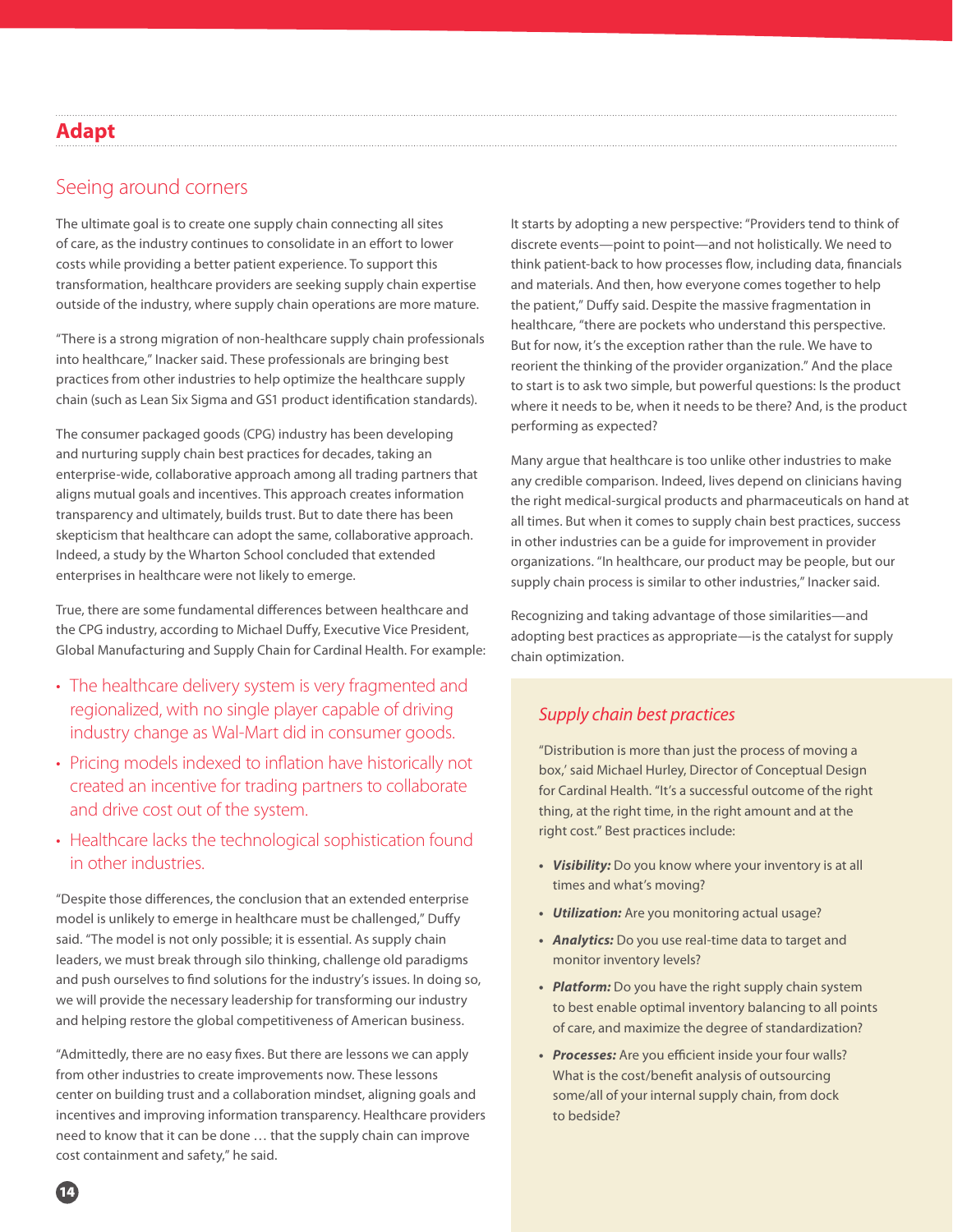#### **Supply Chain Optimization: The Gartner Model**

**Each year, Gartner identifies and recognizes organizations that use their supply chains to improve the patient care experience and provide high-quality care at the optimal cost. This evaluation is driven by the following set of six core capabilities:**

#### **Collaboration** Shared vision and goals Sustainable collaborative relationships Joint value creation **Value chain goal:** High-quality patient care at optimal economic cost **Foundational capabilities** • Operations and innovation excellence • Business process optimization • Enabling technologies • Governance **Dynamic supply** Segmented supply chains Value-added services **Change management** Vision Leadership Guiding metrics Innovation culture **Patient focus** Outcome-focused Comparative Effectiveness **Network visibility** Demand Inventory Compliance

*Source: Gartner, Inc., The Healthcare Supply Chain Top 25 for 2011, Barry Blake, Eric O'Daffer, et al, 30 November 2011 (Figure 1).*

**Patient focus:** An "outside-in" focus on patient outcomes and "patient-back" strategies impacts all strategies, from product development to partner collaboration.

This is the least developed of the capabilities, according to Gartner research. To help provider customers make better, outcome-based decisions, manufacturers are working with clinicians to understand how they engage with products.

**Collaboration:** Trading partners must enter into sustainable, collaborative relationships with a shared vision and transparent set of mutual goals to create win-win situations.

Across all segments of the value chain, when organizations are asked, 'Do you feel there is a lack of trust?' 95 percent say yes. In the report, Healthcare Supply Chain Top 25 for 2011, Gartner states, "For several years, Gartner has advocated the importance of joint value creation as the force that can lead to the adoption of 'patient-based moments of truth' and a more cost-effective, quality-driven supply chain."

**Network visibility:** Trading partners must create bidirectional visibility to key information, such as inventory, demand, compliance and outcomes.

The most straight-forward of the capabilities, this is about understanding clear demand signals and having visibility all the way back to the manufacturer. Healthcare providers typically don't have this information. Distributors do have it, but the data's value is often poorly understood. Distributors can play an important role in evolving this capability.

**Dynamic supply:** Because high-quality outcomes aren't static targets, all organizations must create agile, value-added supply chain responses tailored to multiple customer and channel segments.

The 'one-size-fits-all' approach no longer works, because of rapid and ongoing change in the healthcare industry. So organizations are seeking to understand the varying core demand attributes of customers and then developing the appropriate supply chain response. In other words, give customers exactly what they want vs. a diluted response to everyone.

**Change management:** Value in healthcare is a journey, and organizations must have the vision, strategy, execution discipline, and strong governance to sustain change.

This is the hardest and most important capability to develop. To help meet the challenge, organizations are pulling in the perspective of supply chain experts, from both inside and outside the healthcare industry. And they're raising a fundamental question: 'What is the definition of service and how do we look at costs?' Put another way, 'What service level do we want to provide, and what cost are we willing to pay for it?'

**Foundational excellence:** To drive toward higher-level capabilities, organizations need to optimize their operational excellence and business process harmonization initiatives. Moreover, they need to ensure that their systems are capable of supplying credible data on which to build business cases for the development of higher-level capabilities.

The first five capabilities of the Gartner value chain model depend on this foundation. Lean Six Sigma can connect disparate processes and drive innovation among them. Technology and best-of-breed applications can enable effective cost-cutting strategies. And governance and talent management can support C-suite efforts to effectively manage change—leveraging supply chain expertise from outside the healthcare industry to introduce best practices that improve efficiency and cut costs across the continuum of care.